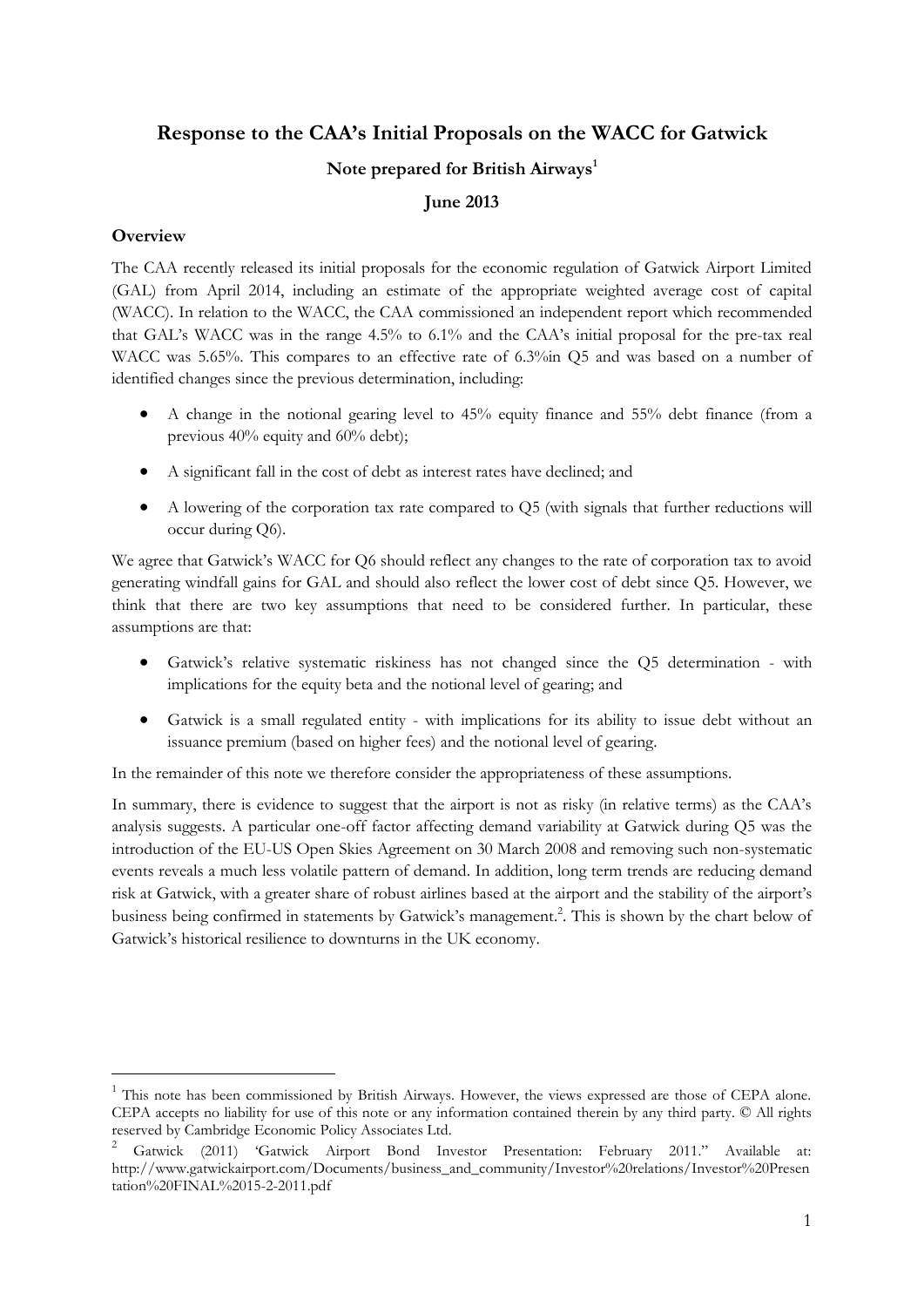*Figure 1.1: Stability of Gatwick's passenger numbers*



*Source: Gatwick (2011) Gatwick Airports Bond Investor Presentation: February 2011*

Evidence from the Competition Commission (CC) and other regulators also suggests that Gatwick does not require a higher cost of capital to account for its smaller size compared to Heathrow as it is of sufficient scale not to merit such adjustments.

As set out in more detail in CEPA's overview note, we have revised the range and point estimate for Gatwick, with our current estimate for Gatwick being set out in Table 1.1. This is based on further analysis following the CAA's initial proposals and the arguments set out in this note.

| Element                        | Low  | High | Comment                                                                                                                 |
|--------------------------------|------|------|-------------------------------------------------------------------------------------------------------------------------|
| Risk-free rate $(\%)$          | 1.5  | 1.75 | Unchanged                                                                                                               |
| ERP $(\%)$                     | 5.0  | 5.0  | Unchanged                                                                                                               |
| Equity beta                    | 1.0  | 1.0  | Reduced given recent evidence                                                                                           |
| Post-tax Cost of Equity $(\%)$ | 6.50 | 6.75 |                                                                                                                         |
| Tax rate $(\%)$                | 20.2 | 20.2 | Calculation in line with CAA approach                                                                                   |
| Pre-tax cost of equity $(\%)$  | 8.15 | 8.46 |                                                                                                                         |
| Cost of debt $(\%$             | 2.5  | 2.5  | Starting value for our indexation<br>approach – no justification for<br>Gatwick to have a higher value than<br>Heathrow |
| Gearing $(\%)$                 | 60.0 | 60.0 | No justification for reducing this<br>value.                                                                            |
| Pre-tax WACC $(\%)$            | 4.76 | 4.88 |                                                                                                                         |
| Mid-point $(\%)$               | 4.8  |      | The appropriate point trading off<br>various stakeholder perspectives                                                   |

*Table 1.1: Range and point-estimate for Gatwick*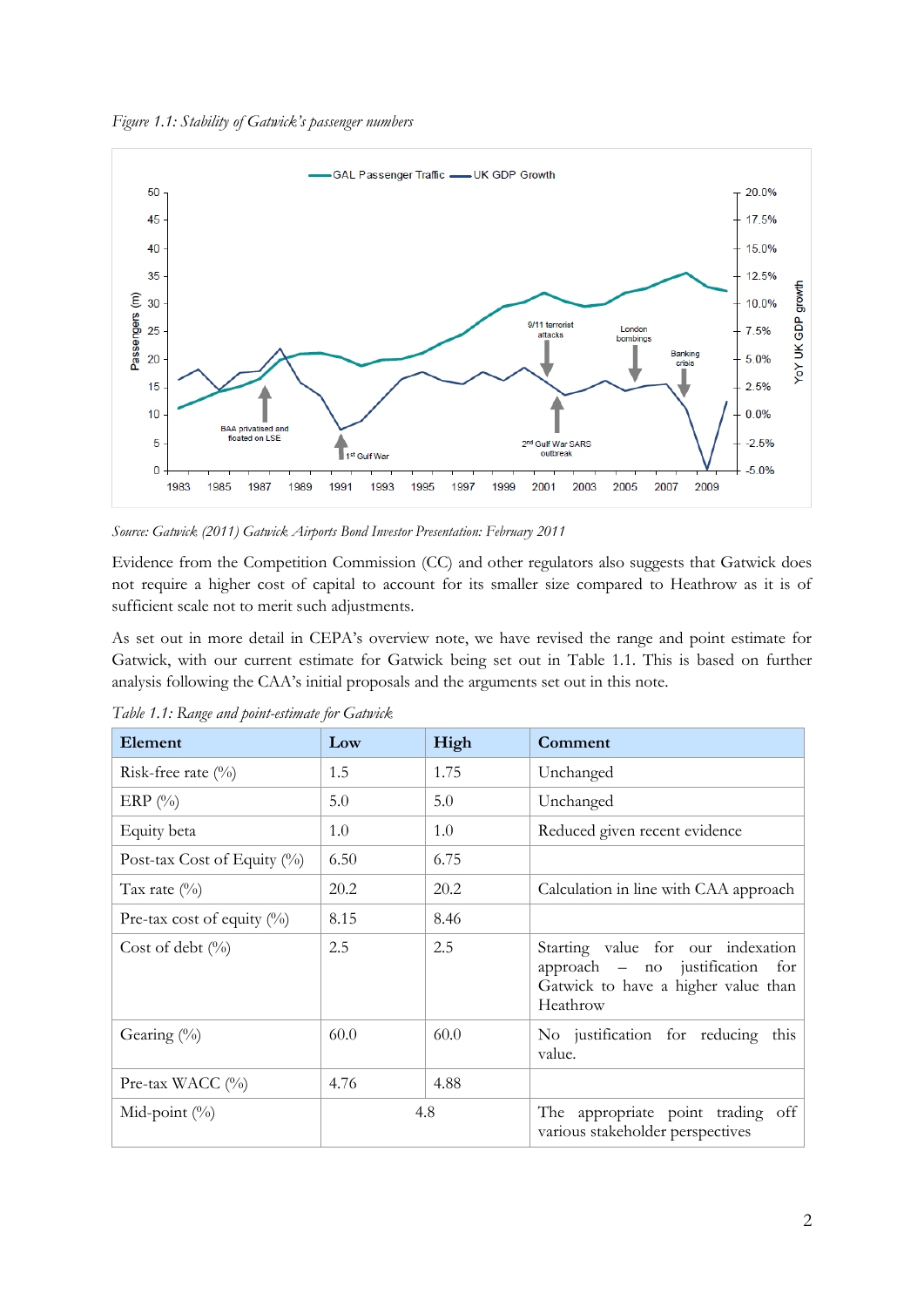The CAA's initial proposal of 5.65% lies outside the revised range and well above the midpoint of 4.82%. This suggests that the combination of a high cost of equity, a low level of notional gearing and additions to the overall cost of debt to cover Gatwick's assumed issuance costs lead to a cost of capital that is overly generous. During Q6 this could lead to unnecessarily high costs for consumers, amounting to around £100m<sup>3</sup> . An overly generous WACC can also incentivise wasteful over-investment in capital that results in long term structural inefficiency and high costs to users that future regulators cannot easily correct.

# **Demand risk at GAL**

On the likely relative riskiness of Gatwick in Q6 we think that the CAA's analysis could be taken one step further. The CAA's initial WACC is based on the conclusion that the systematic riskiness of GAL has not changed since the CAA and CC's analysis for Q5. This result was considered against the alternative that GAL may be riskier in Q6, as had been proposed by GAL itself. We consider that there is a second alternative – that risks for GAL have fallen since the Q5 determination.

In examining the systematic riskiness of Gatwick, the perceived level of demand risk at GAL is a key element in the estimation of a higher WACC as compared to Heathrow – having implications for both the equity beta and for the level of gearing. We examine each of these elements of the WACC in turn.

## **Impact on the equity beta**

<u>.</u>

PwC estimated that GAL's asset beta was unchanged from the Q5 determination and remained within the range 0.46 to 0.58.<sup>4</sup> Similarly, the CAA concluded that:

"*the available evidence supports PwC's view that there has been no material change in GAL's beta since the Q5 determination, and the estimate of 0.46 to 0.58 is appropriate for its asset beta in Q6*".<sup>5</sup>

Evidence used to support this conclusion included an examination of both changes in asset betas for comparator airports; and the drivers of systematic risk. CEPA's note titled "*Equity beta for Heathrow and Gatwick in Q6"* examines changes in asset betas for comparator airports. In this note we look more carefully at the analysis on the drivers of systematic risk.

On Gatwick's exposure to systematic risk, PwC's conclusion that Gatwick remained relatively riskier than Heathrow and that the extent of the gap was the same as in Q5 was based mainly on an analysis of the demand risk faced by the airport (as shown by the volatility of passenger numbers and air traffic movements). This is demonstrated in PwC's conclusion that:

*"The cost of equity is the lowest for Heathrow, among other things, reflecting its lower exposure to demand risk. Gatwick has a higher risk profile than Heathrow, but to a lesser extent than Stansted which is most exposed to demand risk" 6*

We have undertaken further analysis on passenger numbers at Gatwick to examine whether anything can be said about the relative systematic demand risk faced by Gatwick and Heathrow since the Q5 determination.<sup>7</sup>

<sup>&</sup>lt;sup>3</sup> The difference in regulated revenue requirement between a WACC of 4.82% and 5.65% assuming all other elements of the CAA's proposed price cap remain as proposed.

<sup>&</sup>lt;sup>4</sup> The range for the equity beta proposed by PwC was 0.9 to 1.17 which is lower than the range for Q5 (1.0 to 1.3) but this is a result of the assumed lower level of notional gearing rather than the change in the underlying asset beta.

<sup>&</sup>lt;sup>5</sup> CAA (2013) "Economic regulation at Gatwick from April 2014: initial proposals", at p.168

 $6$  PwC (2013) "Estimating the cost of capital in Q6 for Heathrow, Gatwick and Stansted: A report prepared for the Civil Aviation Authority (CAA)"

<sup>7</sup> While we acknowledge that relative risks may be higher at Gatwick than at Heathrow, particularly due to Heathrow's hub status, we are suggesting that the gap between the relative risks has lessened since the Q5 determination was made.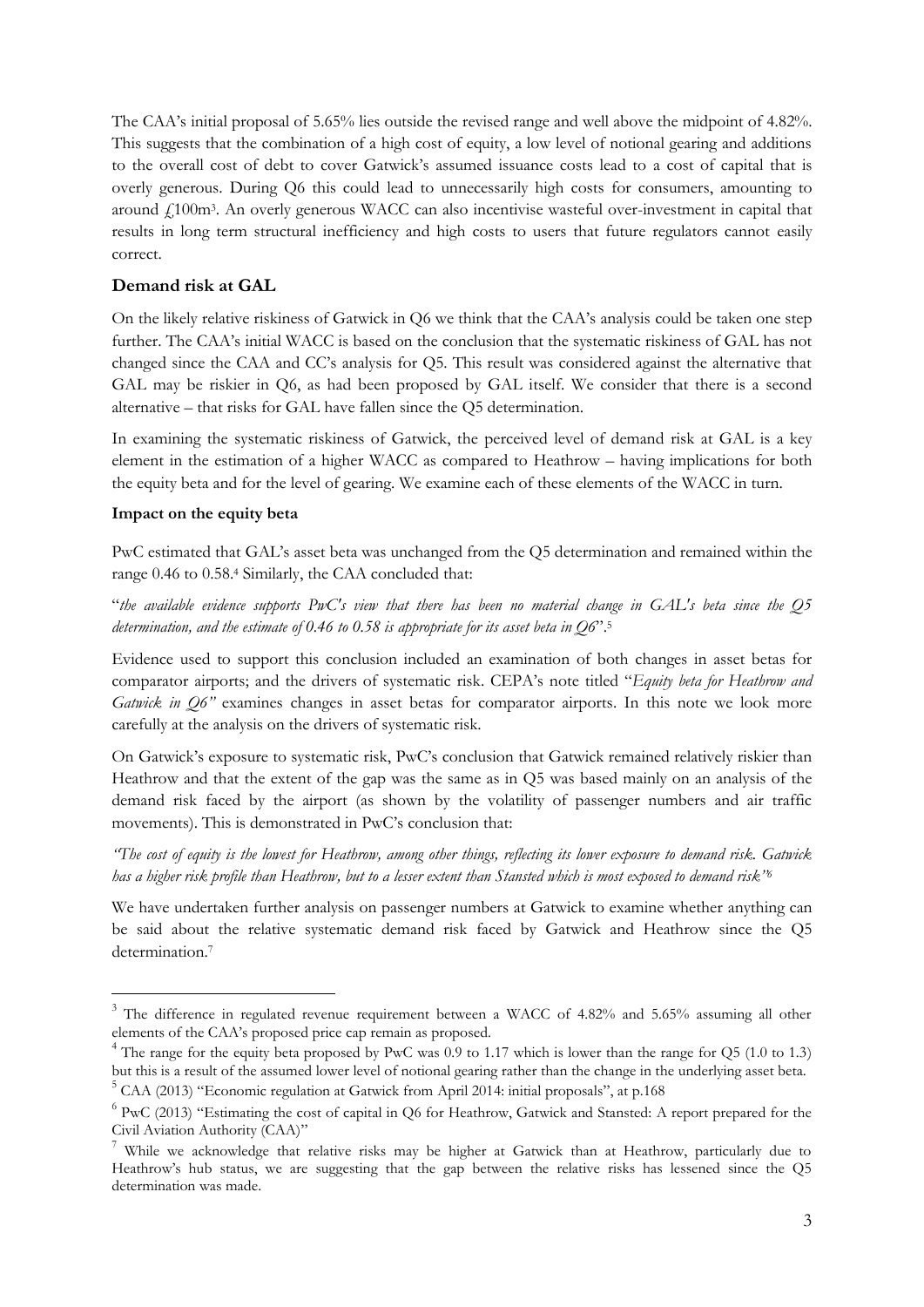## *Analysis of passenger numbers*

When examining fluctuations in demand at Gatwick, an analysis of raw passenger numbers can be misleading in terms of what it suggests about the volatility of demand. As can be seen in Figure 1.2, there is significant within-year variation in demand at Gatwick largely reflecting the pattern of travel at the airport. In Figure 1.2 the rolling 12 month average demonstrates much less volatility in passenger numbers. For comparison we have also included the forecast passenger numbers for Gatwick in Q5.<sup>8</sup>





#### *Source: CAA data, CEPA analysis*

-

A specific one-off event that had a significant impact on passenger numbers at Gatwick in Q5 was the introduction of the EU-US Air Transport Agreement ('Open Skies') on 30 March 2008. Prior to the Open Skies agreement UK air services to the US were governed by the Bermuda II agreement. Many routes between London and the US were not permitted to operate from Heathrow and only two US airlines and two UK airlines were designated to fly the permitted routes. This agreement resulted in many US flights being excluded from Heathrow and operating instead from Gatwick. With the introduction of the new agreement, all EU and US airlines could conduct flights to any US destination using Heathrow.<sup>9</sup> This led to a shift in flights from Gatwick to Heathrow to take advantage of the relaxed restrictions.

Given that the equity beta is intended to reflect the systematic risks faced by a company, it is important to consider whether any one-off non-systematic events may be impacting on the observed demand risk of a company. In the case of Gatwick, the significance of the Open Skies impact needs to be examined further and hence in Figure 1.3 we have separated out the impact of the change in passenger numbers from the North American & Caribbean market from changes in other passenger numbers. The figure also

<sup>&</sup>lt;sup>8</sup> Note that these were presented in the CAA Q5 proposals as annual totals and we have converted these into monthly figures assuming that travel is spread evenly across the 12 months. See CAA (2008) "Economic Regulation of Heathrow and Gatwick Airports 2008-2013 CAA decision", p.48

<sup>&</sup>lt;sup>9</sup> Europa (2008) "The EU-US "Open Skies" Air Transport Agreement"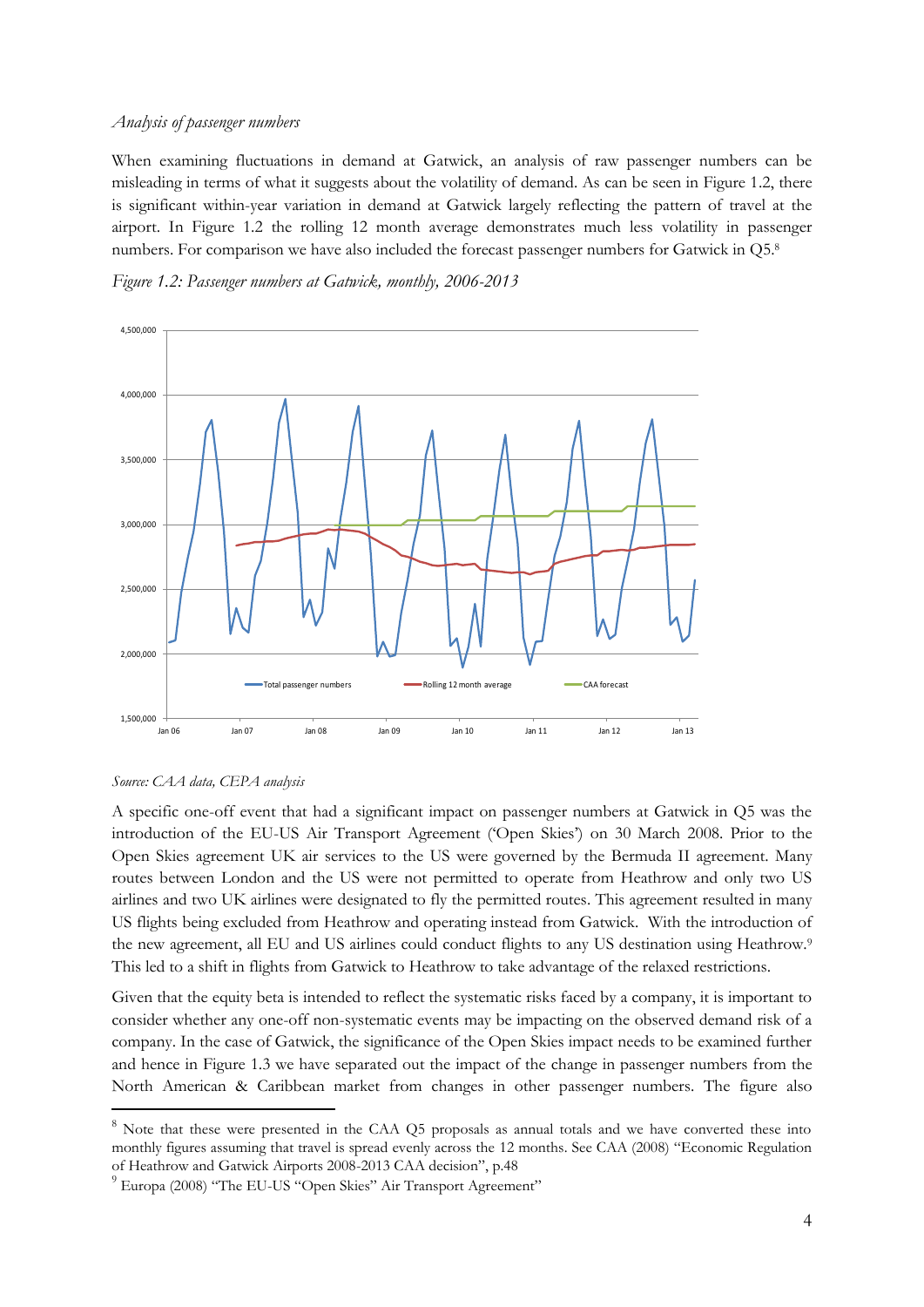highlights a number of other non-systematic events that occurred during Q5, although it should be noted that these events will also have affected other airports in the UK, including Heathrow<sup>10</sup>.



*Figure 1.3: Year-on-year changes in passenger numbers at Gatwick, 2007-2013*

-

A further interesting analysis is to compare the 12 month rolling averages for Heathrow and Gatwick over the Q5 period. As shown in Figure 1.4, the movements in passenger numbers at the two airports are very similar over the period, with the dip in the 2008 to 2010 period at Gatwick (which also occurred at Heathrow) accentuated by the Open Skies agreement. Hence it is difficult to conclude with certainty that Gatwick is significantly more volatile or risky than Heathrow.

*Source: CAA data, CEPA analysis*

<sup>&</sup>lt;sup>10</sup> In the case of volcanic ash, the UK authorities have developed new procedures, so the impact of any future events would be far less severe. The same is true for snowfall, as a result of significant investment by the airport in snow clearing equipment during Q5.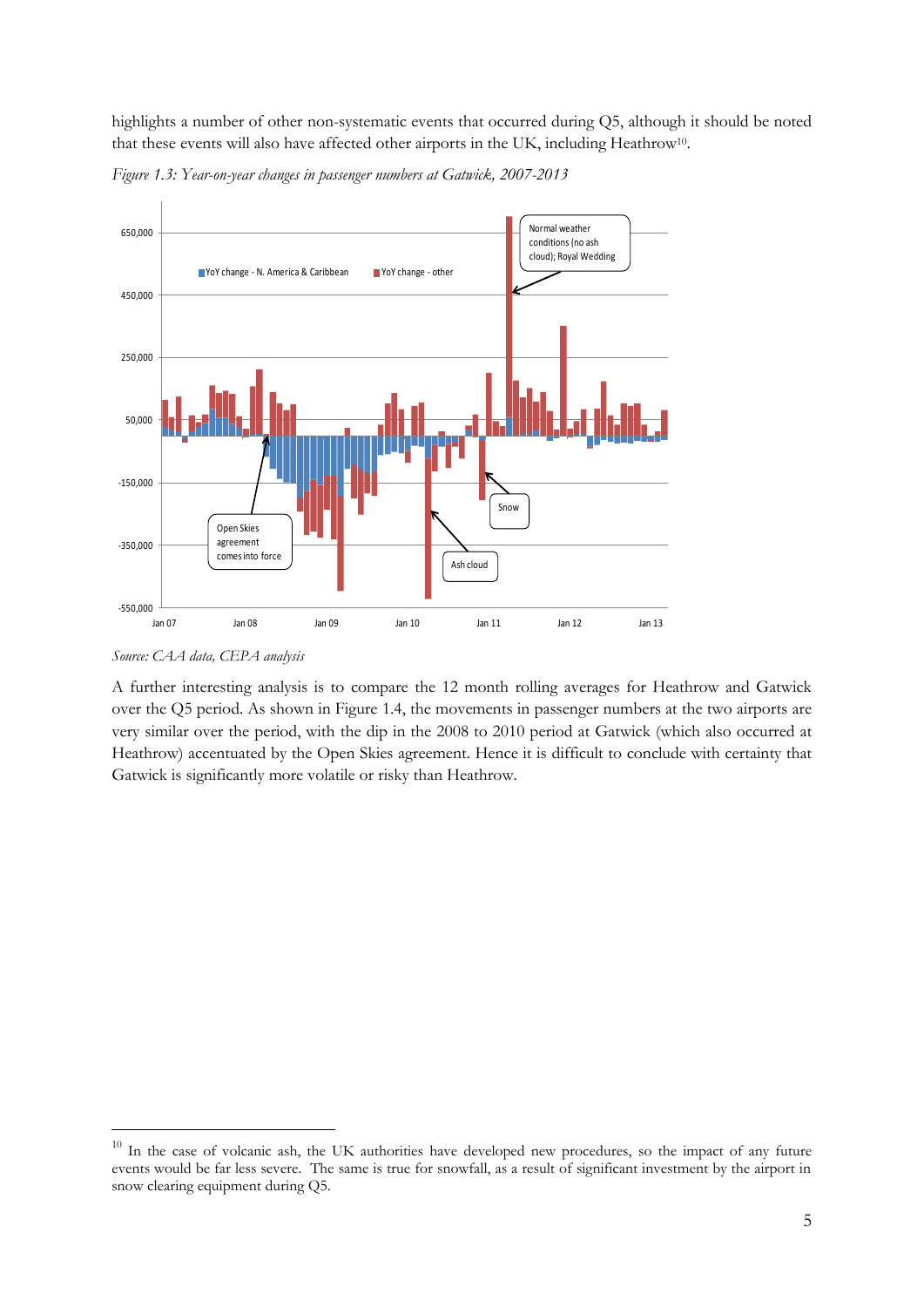

*Figure 1.4: Passenger numbers at Heathrow and Gatwick, 12 month average, 2007 to 2013*

*Source: CAA data, CEPA analysis*

British Airways (BA) has carried out further analysis using TMS data<sup>11</sup> to assess the effects of Bermuda II and other effects. This analysis is included in Annex 1. BA's analysis notes that a particular strength for Gatwick airport's business is in shorthaul flights and that these flights have grown to account for 70% of Gatwick's passengers. Despite this, BA's analysis suggests that the growth in shorthaul flights has been more than offset in passenger number terms by the decline following the end of Bermuda II. This accounted for much of the decline in 2008/09 passenger numbers and was the dominant factor in smaller declines in 2009/10 and 2010/11. BA's analysis finds that the fall in traffic volumes resulted from a reduction in airline capacity rather than a fall in demand. By March 2013, all US airlines had withdrawn from Gatwick<sup>12</sup>. The resilience of Caribbean routes though would lend credence to the argument that systematic volatility is exaggerated.

# *Other issues*

-

In addition to the demand risk analysis above, there are a number of other factors suggesting that the volume risk for Gatwick is less than is suggested by an analysis of passenger numbers alone. Some of these factors were noted by the CAA in their analysis and include:

- airlines dampen the risk by cutting yields in the short run;
- the CAA re-sets the price cap every five years or so;
- management can take action to limit the volatility of returns (even if there are changes in passenger numbers); and<sup>13</sup>
- commercial and other revenues account for a significant proportion of overall revenue and these are less affected by a downturn<sup>14</sup>.

<sup>&</sup>lt;sup>11</sup> TMS data uses the best available source of data (IATA, AEA or CAA) and also excludes staff passengers. It is the data used by BA for its own commercial planning.

<sup>&</sup>lt;sup>12</sup> The source for this is British Airways and Gatwick Airport Bond Investor presentation February 2011.

<sup>&</sup>lt;sup>13</sup> CAA (2013) "Economic regulation at Gatwick from April 2014: initial proposals", at p.166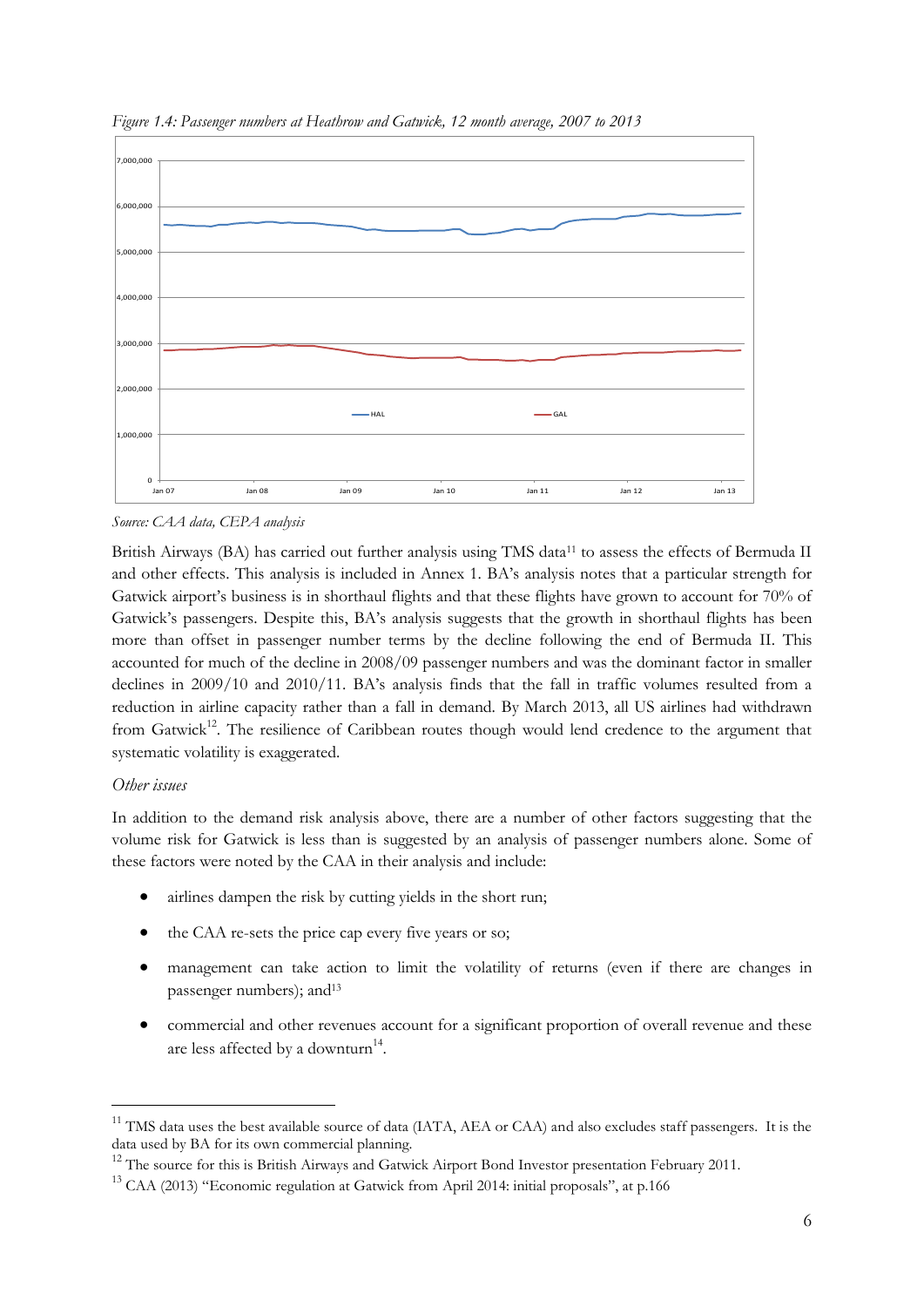## **Impact on gearing**

In its initial proposals, the CAA suggested that the appropriate notional gearing level for GAL was 55%. This compares to a notional level of gearing of 60% applied in Q5 for GAL and HAL and being suggested again for HAL in Q6. A number of reasons were presented for the lower level of gearing. One of these was that the monthly and annual variation in demand was lower at Heathrow than at Gatwick.<sup>15</sup> The analysis above suggests that careful analysis is required in order to make assumptions about the volatility of demand at Gatwick and Heathrow. In particular, systematic risk should not be assessed using data that has not been adjusted for non-systematic events. In addition, Gatwick has itself made the case to its investors for gearing to rise to 65% and the financing agreements set a limit of  $70\%^{16}$ .

## **The relative size of Gatwick**

Gatwick's smaller size relative to Heathrow was seen as requiring a lower level of notional gearing and an additional uplift for debt issuance costs. However, while it is undoubtedly true that Gatwick is a smaller airport than Heathrow, it is not an insignificant enterprise. At the end of 2012, the closing RAB for Gatwick was  $\frac{1}{2}2,200.9$  million and the CAA's initial proposals for Q6 suggest a capex program of  $\frac{1}{2}93.9$ million. Hence while we understand the importance of ensuring that a regulated entity is able to finance its activities, Gatwick's size does not suggest that a special allowance or premium in the cost of capital is required to ensure financeability and indeed to add a premium based on Gatwick's size would go against the approach taken by the CC in the Bristol Water case (see below). Premiums for small companies have been applied by UK regulators, such as for water-only companies in the water sector. However, the size of these companies was significantly less than Gatwick, with regulated capital values in the millions rather than billions (details are provided below).

## **Impact on gearing**

The PwC report suggests that Gatwick is a smaller standalone business by comparison to Heathrow and that this may impact on the airport's resilience and ability to achieve a particular credit rating. This is seen as a valid reason for a difference between Heathrow and Gatwick's relative gearing and for setting a lower level of gearing at Gatwick. <sup>17</sup> However, the CAA's report also notes the need to balance the financeability of a regulatory settlement and not setting the gearing figure so low that the price cap is higher than necessary and shareholders benefit at the expense of users.<sup>18</sup> The discussion above suggests that Gatwick's size is significant enough not to require a specific 'small company' adjustment to the level of gearing. This conclusion is backed by the fact that Gatwick has already "*carried out most of its financing needs for Q6*".<sup>19</sup>

## **Impact on the cost of debt**

<u>.</u>

PwC uplifted its cost of debt estimates to provide for debt issuance fees – by 0.15% for HAL and 0.20% for GAL. The additional uplift for GAL was based on the airport not being able to issue debt with the

<sup>&</sup>lt;sup>14</sup> The source for this is the Gatwick Airport Bond Investor presentation February 2011 and Javelin report (June 2013) for the Gatwick ACC airlines.

<sup>&</sup>lt;sup>15</sup> PwC (2013) "Estimating the cost of capital in Q6 for Heathrow, Gatwick and Stansted: A report prepared for the Civil Aviation Authority (CAA)" at p.25

<sup>&</sup>lt;sup>16</sup> The source for this is the Gatwick Airport Bond Investor presentation February 2011.

<sup>&</sup>lt;sup>17</sup> PwC (2013) "Estimating the cost of capital in Q6 for Heathrow, Gatwick and Stansted: A report prepared for the Civil Aviation Authority (CAA)" at p.25

<sup>&</sup>lt;sup>18</sup> CAA (2013) "Economic regulation at Gatwick from April 2014: initial proposals", at p.172

<sup>&</sup>lt;sup>19</sup> PwC (2013) "Estimating the cost of capital in Q6 for Heathrow, Gatwick and Stansted: A report prepared for the Civil Aviation Authority (CAA)" at p.38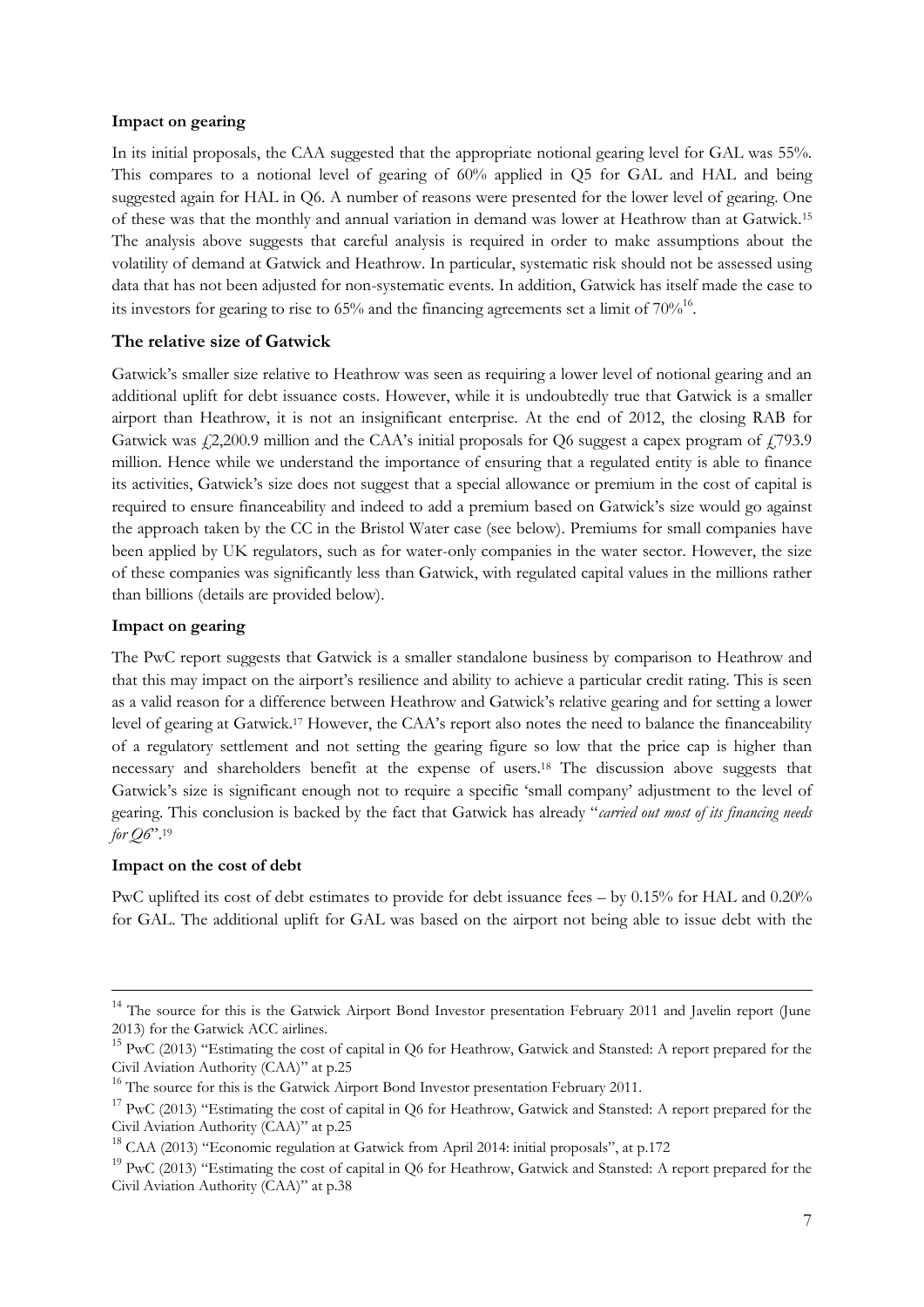same large scale issuance blocks that can be issued by HAL.<sup>20</sup> As noted above, Gatwick is a large company and it is not clear that such premiums are needed to ensure its financeability.

In particular, it is noted that Heathrow has issued corporate bonds of up to  $\frac{1}{2}900$  million in size (August 2008) while Gatwick's corporate bonds have been £300 million. However, Gatwick's Q6 financing involved the issuance of four long-term bonds each with a face value of  $\frac{1}{2}300$  million. Further, a note by RBS reported that the  $\epsilon$ 600 million issued in February 2011 was heavily oversubscribed with more than £2 billion of orders. <sup>21</sup> This suggests that these issues could have been larger.

As noted above, allowances on the cost of capital for small companies have been used by Ofwat in the case of water only companies (see for example the equity and debt premiums in PR04).<sup>22</sup> Premiums were applied to these companies based upon four different bands based on the opening Regulatory Capital Value<sup>23</sup> (RCV) in the regulatory period. In the band for the largest water only companies for PR04, the RCV limits were  $\frac{1}{280}$  million to  $\frac{1}{2700}$  million.<sup>24</sup> No premiums were applied for the water and sewerage companies, who possessed larger RCVs.

The CC case of Bristol Water in 2010 examined the small company premium issue in more detail. Ofwat had allowed a debt premium up to 0.4%, given that the smaller companies had only been able to issue through pooled vehicles and could not access low cost EIB debt or innovative financial instruments e.g. Artesian finance.<sup>25</sup> This implied that larger companies could access such finance. The CC accepted that the variability in capex and opex relative to the size of the RCV would be cause for a small premium, but did not agree with an additional allowance based purely on size. The opening RCV for Bristol Water was  $\frac{1261 \text{m}}{261 \text{m}}$ , with capex of around  $\frac{148 \text{m}}{261 \text{m}}$  per annum. The CC stated that:

*"We do not consider that there is robust UK empirical evidence of small firms being more risky and hence having a higher cost of capital*... *Moreover, even if there were such evidence, we consider that it would not necessarily be right to infer from this that WoCs were higher risk than WaSCs since WoCs would not necessarily share any (unknown) general characteristics of small firms that increase their cost of capital due to higher risk.*" 26

In terms of Gatwick, the RAB is around ten times higher than was the case with Bristol Water, with better coverage ratios on capex (15x) and opex (8x), and better than in Q5. It would therefore not seem appropriate that an additional premium in the issuance costs should be adopted for Gatwick. In fact, Oxera's paper on behalf of Gatwick sees an allowance for issuance costs of 15 basis points as being reasonable.<sup>27</sup> .

The CAA has also explicitly ruled out a small company premium within the cost of equity in 2004 with the NATS price control review. The reason for this was that NERL was significantly larger in terms of RCV that other UK regulated companies which had been given a small company premium. The opening RAB in April 2006 was  $f(0.8bn)$ .

In addition, it is useful to note the CC's analysis from its 2008 review of the price control for Stansted suggesting that even the 15 basis points allowance for issuance costs was too high. This was based on further evidence gathered after the decision for Gatwick and Heathrow in Q5 and included:

-

<sup>&</sup>lt;sup>20</sup> See PwC (2013) "Estimating the cost of capital in Q6 for Heathrow, Gatwick and Stansted: A report prepared for the Civil Aviation Authority (CAA)" at pp.37-38

<sup>&</sup>lt;sup>21</sup> RBS (2011) "Case Study Gatwick off to a flying start", p.1

<sup>&</sup>lt;sup>22</sup> Ofwat (2004) "Future water and sewerage charges 2005-10: Final Determinations", at p.41

<sup>&</sup>lt;sup>23</sup> Equivalent to the RAB

 $^{24}$  Ofwat (2004) "Future water and sewerage charges 2005-10: Final Determinations", at p.226

 $25$  Ofwat (2010) "Future water and sewerage charges 2010-15: Final Determinations", at p.132

<sup>26</sup> CC Bristol Water (2009) N37

<sup>&</sup>lt;sup>27</sup> Oxera (2013) "What is the cost of capital for Gatwick Airport beyond O5? Methodology and estimation", at p.34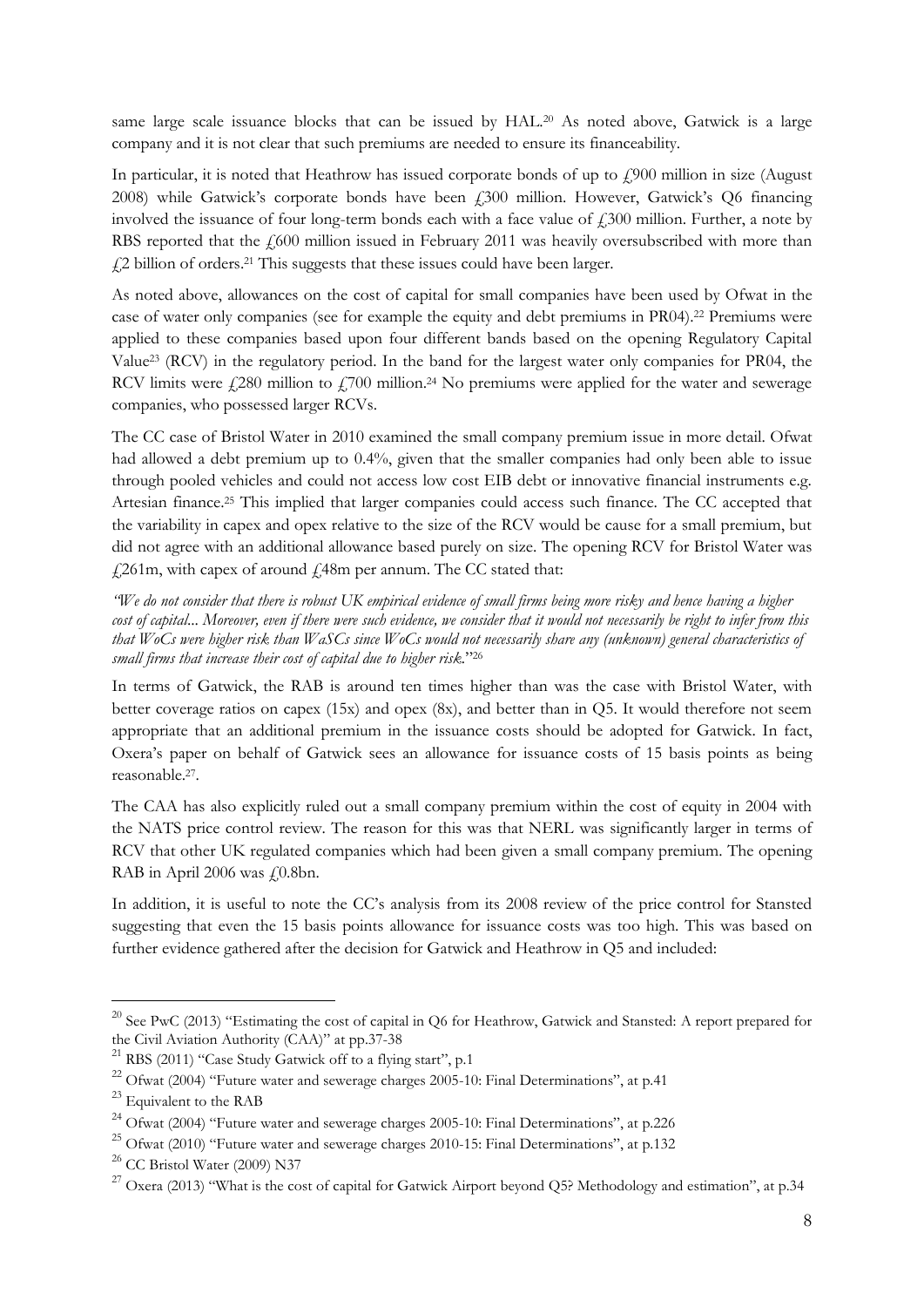- A study on the cost of capital in the water industry which found that water companies pay fees of around seven to ten basis points.
- Information from BAA that the fees associated with their bonds averaged approximately five basis points.
- Analysis from an investment bank suggesting that a regulated company would incur fees of no more than ten basis points a year when maintaining a constant debt-to-RAB ratio.<sup>28</sup>

## **Consideration of the sale of Gatwick**

A further point to note is that the analysis of the appropriate cost of capital should be based on a notional company rather than the financing situation of the actual company being regulated. In its report, PwC noted that Gatwick had carried out most of its financing needs for Q6. PwC calculated that the weighted average yield to maturity on Gatwick's embedded debt was 3.2%.

However, the cost of debt estimate used in PwC's analysis is a combination of the embedded and current cost of debt – reflecting the fact that a notional company would have some debt that was incurred before the regulatory period and would carry out further financing in the period. This means PwC's notional cost of debt is likely to be lower than Gatwick's actual cost of debt as the airport will not be able to take advantage of the lower current cost of debt. While this would not normally be an issue, PwC moots that the timing of this financing may have been driven by the timing of the Gatwick airport disposal by BAA (which was arguably driven by a review of BAA by the CC). 29

We agree with the CAA's proposal that it would not be appropriate to include GAL's actual cost of debt in the WACC rather than the cost of debt of a notional company. The CAA rightly notes that if the actual cost of debt was included this would largely remove the incentive for the airport operator to finance efficiently and could generate costs for users. As noted by the CAA, the change of ownership occurred during the CC's market investigation and was in advance of any requirement from the CC. In fact the timing may have been driven by wider Ferrovial financing issues. We also agree with the CAA's conclusion that Gatwick's management had control of the current financing arrangements.<sup>30</sup>

# **Conclusion**

-

Allowances for the perceived higher demand risks faced by Gatwick and its 'small' size have led the CAA to propose a WACC of 5.65% for Gatwick. However, as shown in our analysis, it is not clear that Gatwick is significantly more risky than Heathrow and therefore requires a higher cost of capital. It is also the case that Gatwick is not a 'small' company in terms of its RAB and furthermore the CC's unfavourable analysis of the case for additional allowances based on size suggests that the CAA risks being over-generous to Gatwick. Thus the combination of a high cost of equity, a low level of notional gearing and additions to the overall cost of debt to cover Gatwick's assumed higher issuance costs lead to an overall cost of capital in the initial proposals that is overly generous and that, over the long term, will lead to unnecessarily high costs for consumers. On the basis of this note and CEPA's additional analysis<sup>31</sup> following the CAA's initial proposals, we are therefore suggesting a revised range for Gatwick of 4.76% to 4.88% for the pre-tax WACC, with a midpoint of 4.82%.

<sup>&</sup>lt;sup>28</sup> Competition Commission (2008) "Stansted Airport Ltd price control review, Appendix L: Cost of Capital", at pp.L10-L11<br> $^{29}$  r

 $PWC$  (2013) "Estimating the cost of capital in Q6 for Heathrow, Gatwick and Stansted: A report prepared for the Civil Aviation Authority (CAA)" at pp.38-39

 $30$  CAA (2013) "Economic regulation at Gatwick from April 2014: initial proposals", at p.170

<sup>&</sup>lt;sup>31</sup> See CEPA's papers on the equity beta, appropriate point estimate and cost of debt indexation for further detail.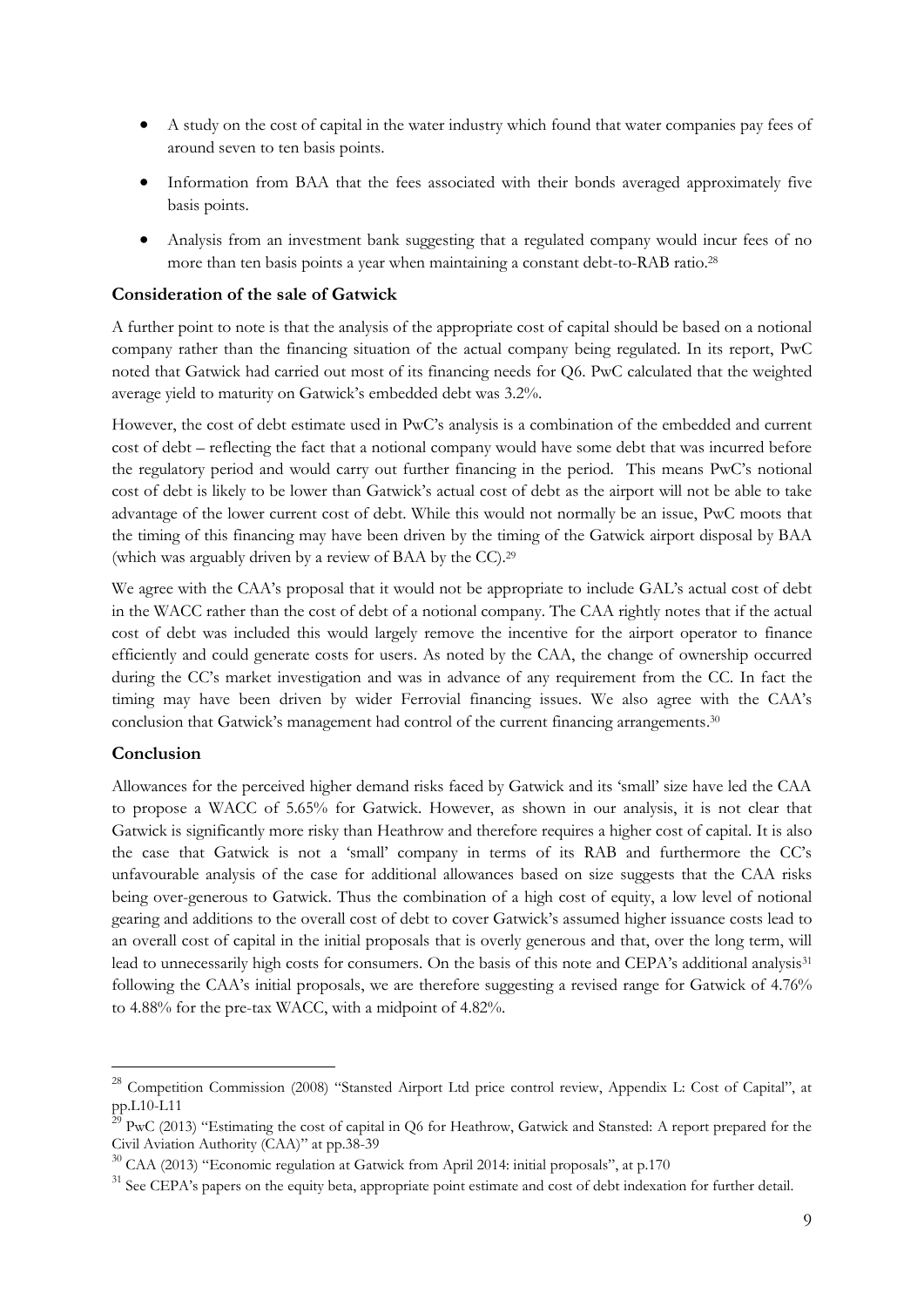## **Annex 1: British Airways analysis**

The analysis in this annex has been carried out by British Airways (BA). BA have used airline TMS data<sup>32</sup> to assess the effects of the end of the Bermuda II agreement and other one off effects. In Figure A1.1, the reasons for the traffic decline in the worst year, 2008/9, are separated out. The growth in shorthaul of 0.9 million passengers has been more than offset by the Bermuda II (scheduled) decline of 1.3 million passengers.





#### *Source: British Airways*

-

Figure A1.2 examines the traffic reduction on routes affected by Bermuda II separately from other longhaul routes. This shows that the abolition of Bermuda II explains the longhaul difference between Heathrow and Gatwick in 2008/09, with Bermuda II accounting for half of the decline in longhaul volume at Gatwick that year. This liberalisation was also the dominant reason for the much smaller longhaul traffic reductions in 2009/10 and 2010/11. By March 2013 all US airlines had withdrawn from  $LGW^{33}$ .

<sup>&</sup>lt;sup>32</sup> TMS data uses the best available source of data (IATA, AEA or CAA) and also excludes staff passengers. It is the data used by BA for its own commercial planning. Note that the CEPA analysis used the CAA's data and hence there may be some differences between the two.

<sup>&</sup>lt;sup>33</sup> The source for this is British Airways and Gatwick Airport Bond Investor presentation February 2011.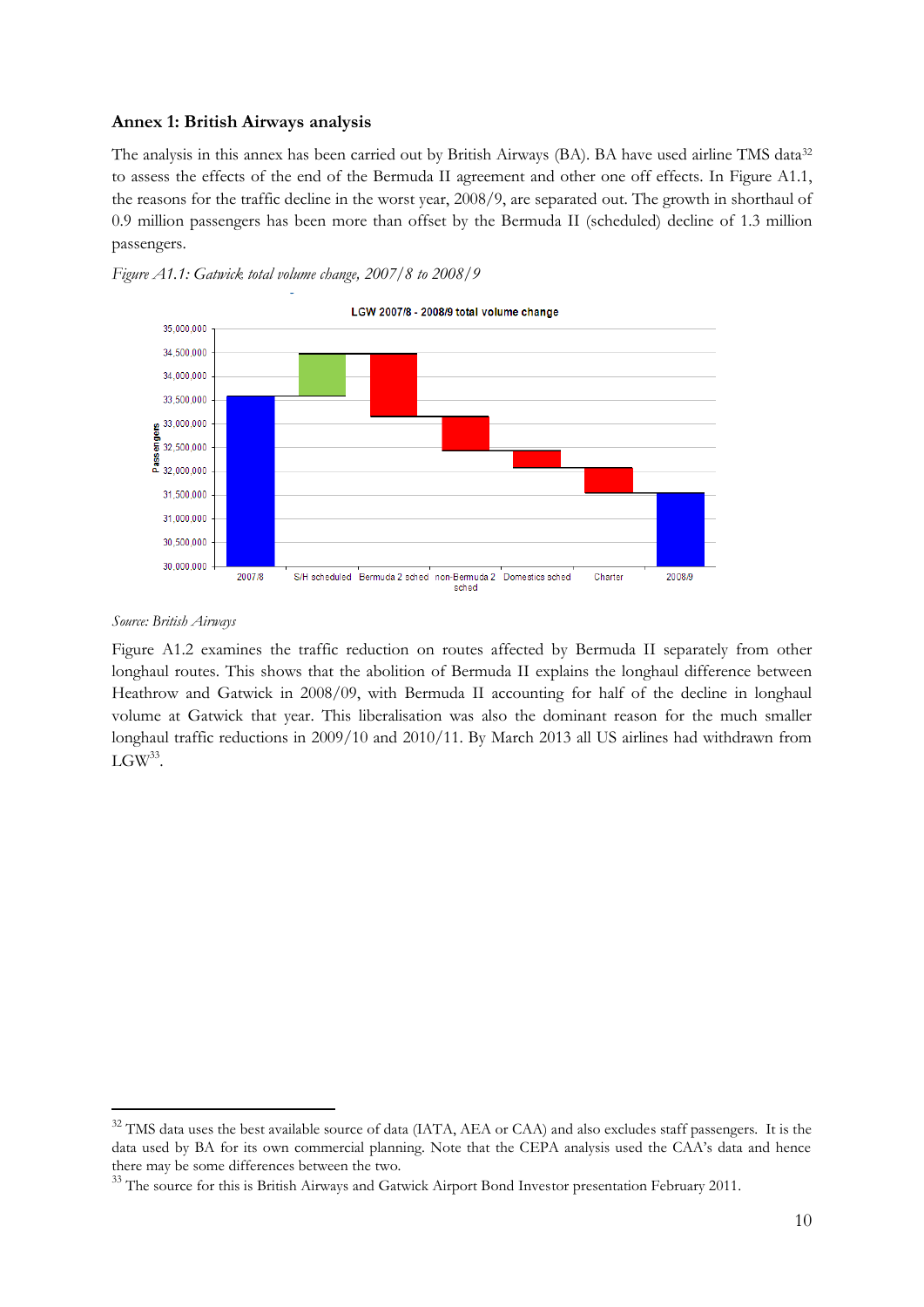*Figure A1.2: Impact of the end of Bermuda II on Gatwick volumes*



#### *Source: British Airways*

Figure A1.3 demonstrates that the fall in traffic volumes on these routes resulted from a reduction in airline capacity, consistent with the movement of routes to Heathrow, rather than a fall in demand per se. This would support the hypothesis that the volume decline of Gatwick's Bermuda II routes would not be due to falling market demand or volatility, but due to reduced seat availability.

## *Figure A1.3: Decline in LGW B2 volume 2008/09*



#### *Source: British Airways*

-

In contrast to the Bermuda II routes, Caribbean routes fared better, despite the recession and a structural change in Air Passenger Duty (APD) that disadvantaged the region. In fact it is surprising to see such resilience for longhaul leisure destinations, confounding the expectation that leisure routes are more vulnerable in a downturn, with Caribbean volumes up  $2\%$  vLY<sup>34</sup> compared to other longhaul at -27% vLY due to weathering the combined effects of APD and financial crisis better than other longhaul markets. This lends weight to the argument that systematic volatility is exaggerated.

 $34$  That is, the change in passenger numbers compared to the previous year.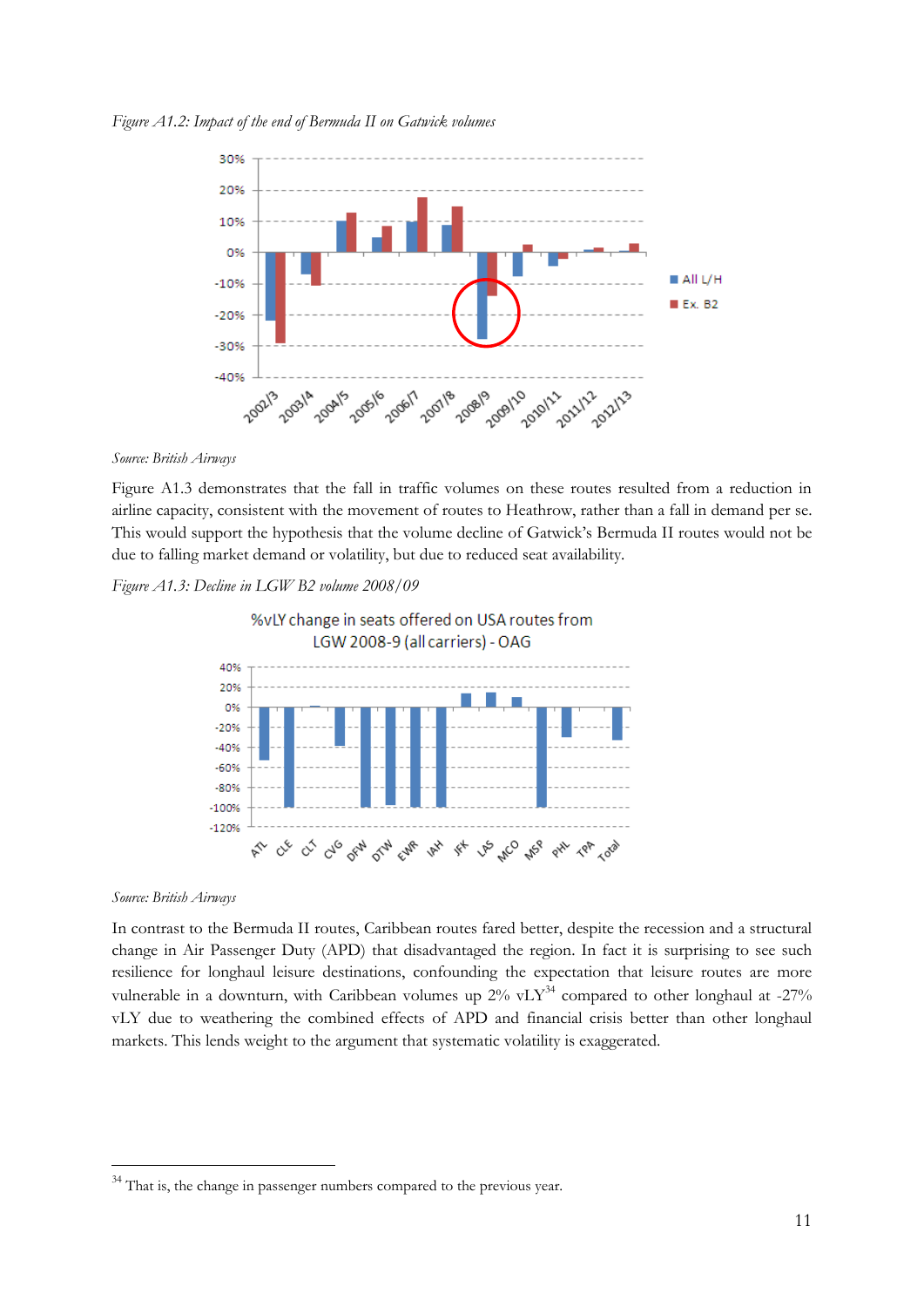



*Source: British Airways*

Gatwick's particular strength is in shorthaul, where demand has been stronger and less volatile than at all the other London airports apart from LCY (which is considerably smaller). Since 2005/06, Gatwick has gained 18 points compared to a London average of 5 points. Figure A1.5 shows Gatwick's performance on shorthaul routes compared to other London airports. Note than London City has been omitted for clarity.

*Figure A1.5: Shorthaul passenger index at Gatwick compared to London average*



#### *Source: British Airways*

-

Gatwick has lost domestic flights, especially in  $2008/9$  when large airport price rises<sup>35</sup> were imposed in a recession, but because of the small proportion of domestic services, even a relatively large reduction has little impact overall. This can be seen in the next two figures, with Figure A1.6 showing that the greatest decline in domestic passengers on an annual basis at Gatwick was in 2008/09.

 $35$  Under the CAA Q5 decision, charges in 2008/09 increased by RPI+21% (source: CAA Q5 final determination).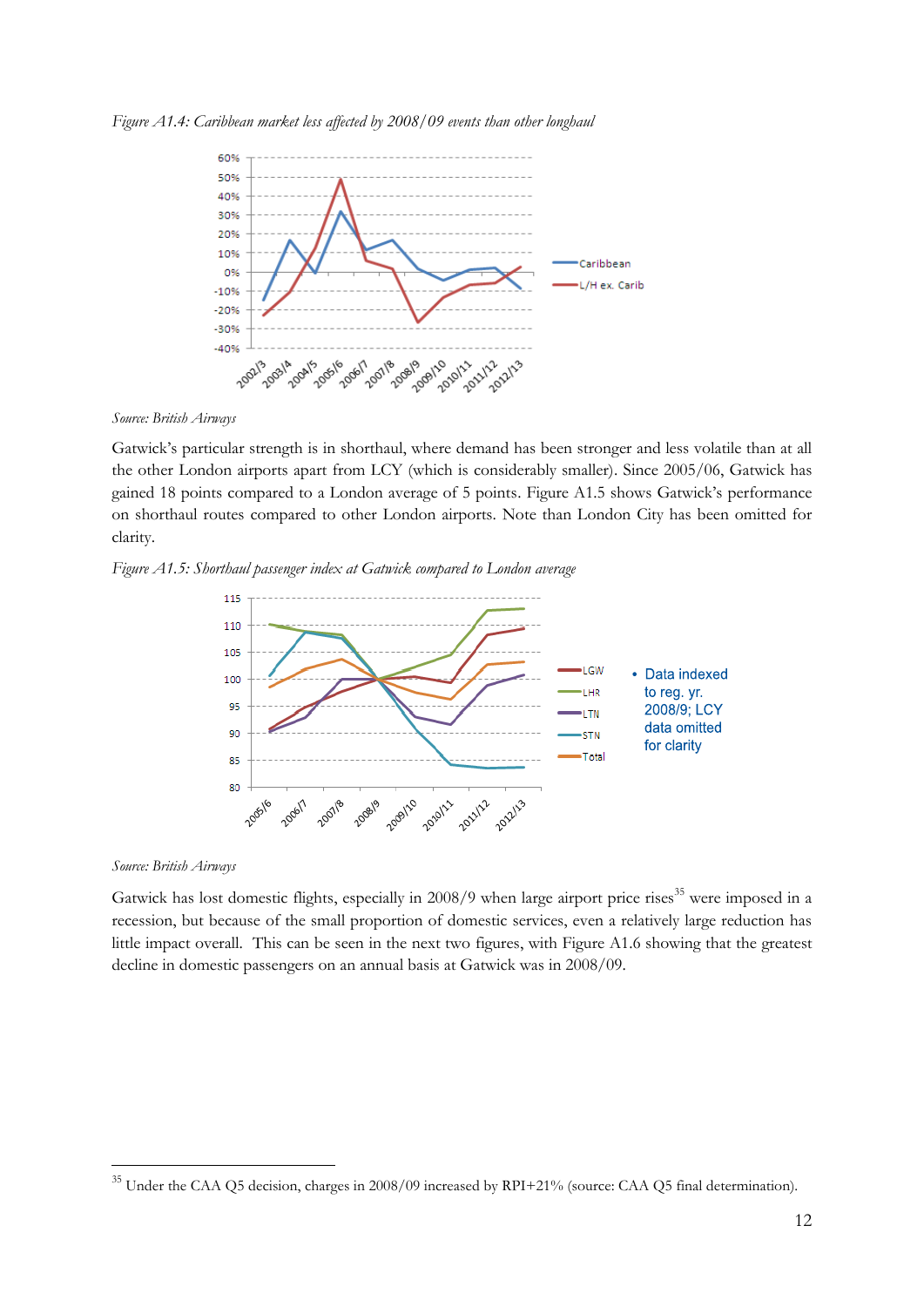

*Source: British Airways*

As can be seen in Figure A1.7, shorthaul has grown to account for 70% of Gatwick's passenger numbers, more than offsetting the declining longhaul volume.

*Figure A1.7: Passenger share at Gatwick* 



*Source: British Airways*

Another clear trend at Gatwick has been the long term decline in charter passengers. As the following figure shows, this is part of a structural shift from chartered to scheduled and therefore has not damaged the airport.